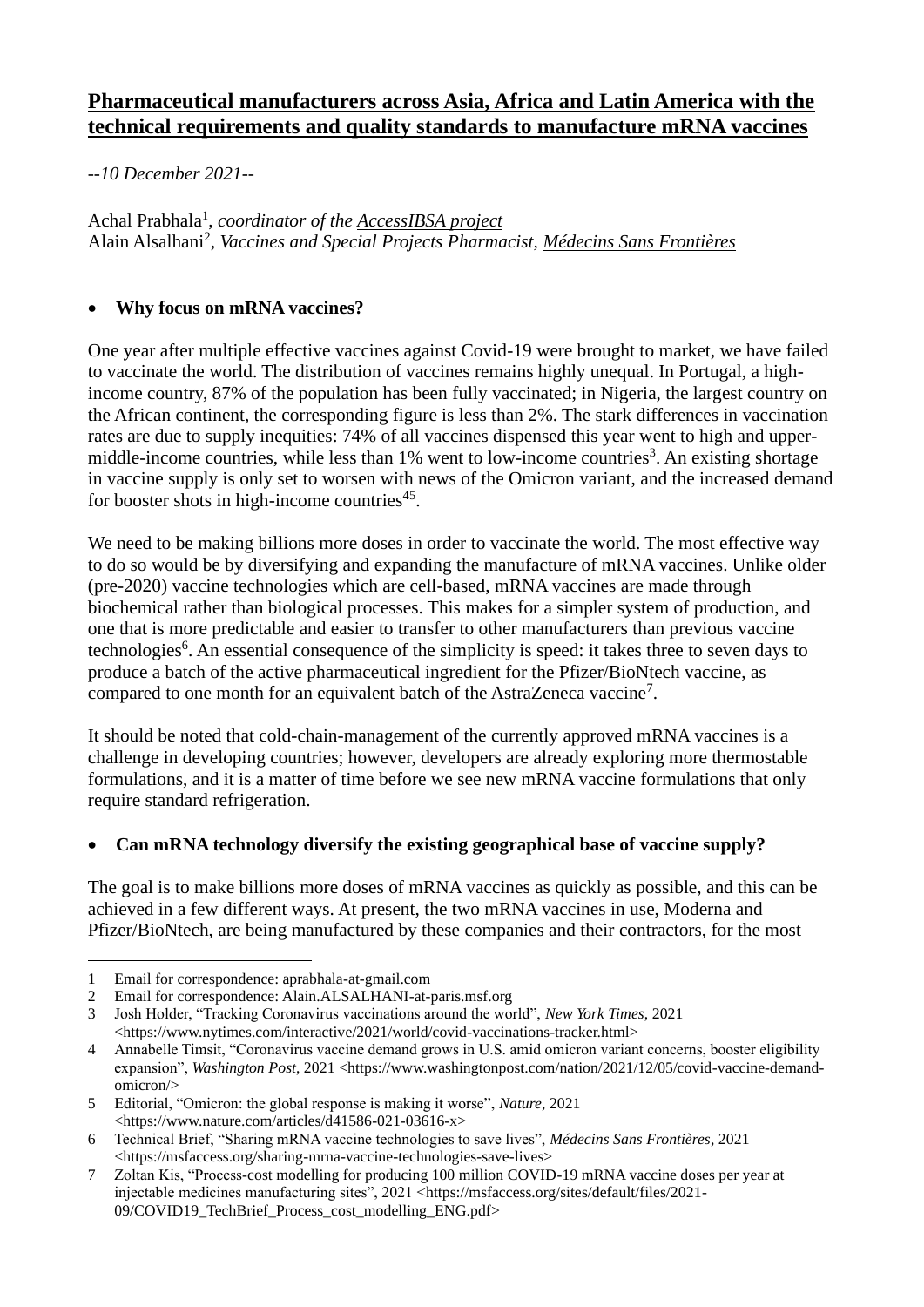part, in high-income, Western countries, with the exception of one full manufacturing license that BioNtech has with Fosun, in China<sup>8</sup>.

We suggest that the best way to make more mRNA vaccines is to geographically diversify the manufacturing of these vaccines, a strategy that would serve us in both the short and long terms. If vaccine manufacturing could be distributed across countries, and covered all continents, that would provide security, stability and independence to large parts of the world<sup>9</sup>.

In the past, this has been difficult to achieve, because of the restricted number of manufacturers with experience in older (pre-2020) vaccine technologies. For instance, if we were to tabulate existing vaccine manufacturers in Africa and Latin America who have been qualified by authorities in the United States, Europe, or the World Health Organization, we would be left to work with only 1 manufacturer in Africa, and 3 in Latin America<sup>10</sup>. However, because of the unique nature of mRNA technology, and its lack of cell-based, biological components, mRNA vaccines can be produced by a far larger number of existing pharmaceutical manufacturers, even if these manufacturers have no previous experience with vaccines. This is not a theoretical assumption; it is the working model that  $Moderna^{11}$  and Pfizer/BioNtech<sup>12</sup> have used to successfully partner with other contract-manufacturers in order to scale up their own production.

Recent research into requirements for mRNA vaccine manufacturing from MSF and Imperial College<sup>13</sup> reveals that any pharmaceutical company currently manufacturing sterile injectables (a process that requires similar competencies and facilities to those required for making an mRNA vaccine) satisfies the minimum criterion to manufacture an mRNA vaccine. Applying this criterion, and adding in a stringent quality filter, returns *at least* 8 sites in Africa and 6 sites in Latin America that can make mRNA vaccines, as opposed to 1 and 3 sites respectively for older vaccine technologies. In short, choosing mRNA technology for vaccines resulted in a more than threefold increase of the potential vaccine supply base.

It is important to note that this list represents a baseline scan. Our focus here is on technical feasibility. The companies identified by us will need to conduct their own 'gap' analysis before venturing into mRNA technology. Not every company in this list of 120 might necessarily want to start making mRNA vaccines: there are multiple factors to take into account, such as the ability to access the required investment, the strength of the drug regulatory authority in the country of manufacture, and, finally, the prospect of a strong business case.

The logic underlying this list, however, is compelling: if a company in Spain such as Rovi, that produces sterile injectables, with no experience making either biologic drugs or vaccines, can make Moderna's vaccine, then there is no reason why a company with a similar profile based in Morocco, South Africa, Brazil, India or Bangladesh, cannot do the same – should it receive a full technology transfer from Moderna, as Rovi did.

<sup>8</sup> Fill-and-finish deals are excluded here as they do not involve manufacturing the actual vaccine substance.

<sup>9</sup> Aisling Erwin, "How COVID spurred Africa to plot a vaccines revolution", *Nature*, 2021 [<https://www.nature.com/articles/d41586-021-01048-1>](https://www.nature.com/articles/d41586-021-01048-1)

<sup>10</sup> WHO, Pre-Qualified Vaccines, *World Health Organization* [<https://extranet.who.int/pqweb/vaccines/prequalified](https://extranet.who.int/pqweb/vaccines/prequalified-vaccines)[vaccines>](https://extranet.who.int/pqweb/vaccines/prequalified-vaccines)

<sup>11</sup> Reuters, Emma Pinedo & John Miller, "Spanish drugmaker Rovi to make ingredients for Moderna COVID-19 vaccine", *Reuters*, 2021 [<https://www.reuters.com/business/healthcare-pharmaceuticals/rovi-make-active-agents](https://www.reuters.com/business/healthcare-pharmaceuticals/rovi-make-active-agents-moderna-covid-19-vaccine-2021-04-12/)[moderna-covid-19-vaccine-2021-04-12/>](https://www.reuters.com/business/healthcare-pharmaceuticals/rovi-make-active-agents-moderna-covid-19-vaccine-2021-04-12/)

<sup>12</sup> Erika Solomon, "Where the Magic Happens – inside BioNTech's Innovative Vaccine Plant", *Financial Times*, 2021 [<https://www.ft.com/content/cf5d6113-3698-4cc7-9d5b-8f0f29fd6a35>](https://www.ft.com/content/cf5d6113-3698-4cc7-9d5b-8f0f29fd6a35)

<sup>13</sup> Zoltan Kis, "Process-cost modelling for producing 100 million COVID-19 mRNA vaccine doses per year at injectable medicines manufacturing sites", 2021 [<https://msfaccess.org/sites/default/files/2021-](https://msfaccess.org/sites/default/files/2021-09/COVID19_TechBrief_Process_cost_modelling_ENG.pdf) 09/COVID19 TechBrief Process cost modelling ENG.pdf>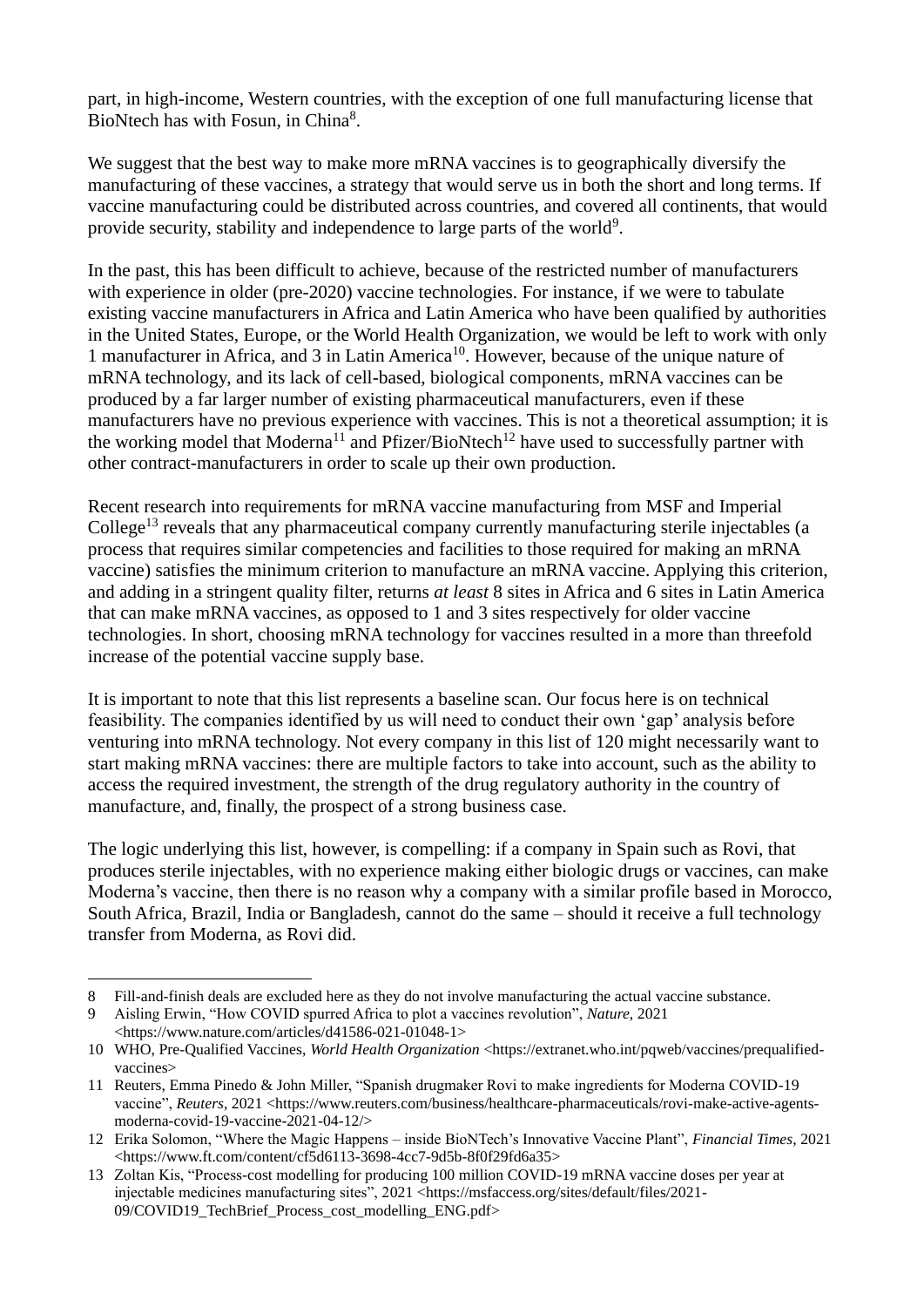#### • **Why is the Omicron variant a reason to increase mRNA vaccine manufacturing?**

Scientists across the world are currently working to identify how much of a danger the Omicron variant poses, and whether the current crop of Covid-19 vaccines work against  $it^{14}$ . Regardless of the eventual findings, the emergence of this new variant means that vaccinations will increase everywhere in order to protect people, as well as to curb the amount of virus in circulation, so that the chances of new mutations and variants emerging are reduced.

In the next few years, therefore, the world will need even more vaccines than we anticipated at the beginning of 2021. In high-income countries, the emergence of the Omicron variant has already resulted in a general expansion of recommendations for booster shots<sup>15</sup>; in low-income countries, the emergence of this variant has resulted in a renewed urgency for any vaccines at all<sup>16</sup>.

In this regard, mRNA technology offers some distinct advantages. First, we know that the two existing mRNA vaccines – Moderna and Pfizer/BioNtech – work against the variants we have witnessed before  $O<sub>micron</sub><sup>17</sup>$ . Second, mRNA vaccines are much easier to adapt and reformulate; earlier in the year, it took Moderna 30 days to develop a version of its vaccine for trials against a new variant, whereas, by contrast, the shortest time taken to adapt an adenoviral vacccine (such as AstraZeneca or Johnson & Johnson) has been five months<sup>18</sup>. Third, the mRNA platform has significant future potential for use against other diseases<sup>19</sup>, which provides private and state actors a useful long-term incentive for investing in mRNA technology today.

## • **How did we arrive at a list of at least 120 manufacturers with the technical requirements and quality standards to make an mRNA vaccine across Asia, Africa and Latin America?**

The methodology used to create this list is based on findings from recent research into mRNA vaccine manufacturing from MSF and Imperial College<sup>20</sup>, to which we added additional steps with respect to geographical interest and quality assessment.

- $\triangleright$  The first step was to identify the geographical scope of the exercise, which we fixed at countries in Asia, Africa and Latin America, representing the developing world.
- $\triangleright$  The second step was to identify companies within this geographical scope who both manufactured sterile injectables and had been certified by a reputable agency or organization for good manufacturing practices (GMP) as a guarantee of adhering to the highest international quality standards.

<sup>14</sup> Isaac Chotiner, "How South African Researchers Identified the Omicron Variant of COVID", *The New Yorker*, 2021 [<https://www.newyorker.com/news/q-and-a/how-south-african-researchers-identified-the-omicron-variant-of](https://www.newyorker.com/news/q-and-a/how-south-african-researchers-identified-the-omicron-variant-of-covid)[covid>](https://www.newyorker.com/news/q-and-a/how-south-african-researchers-identified-the-omicron-variant-of-covid)

<sup>15</sup> Reuters Staff, "Factbox: Countries weigh need for booster COVID-19 shots", *Reuters*, 2021,  $\lt$ https://www.reuters.com/business/healthcare-pharmaceuticals/countries-weigh-need-booster-covid-19-shots-2021- $09 - 24$ 

<sup>16</sup> UN News, "Omicron COVID variant underlines need for global 'pandemic treaty'", *United Nations*, 2021 [<https://news.un.org/en/story/2021/11/1106722>](https://news.un.org/en/story/2021/11/1106722)

<sup>17</sup> Apoorva Mandavilli, "Vaccines Are Effective Against the New York Variant, Studies Find", *New York Times*, 2021 [<https://www.nytimes.com/2021/04/22/health/covid-ny-variant-vaccine.html>](https://www.nytimes.com/2021/04/22/health/covid-ny-variant-vaccine.html)

<sup>18</sup> Technical Brief, "Sharing mRNA vaccine technologies to save lives", *Médecins Sans Frontières*, 2021 [<https://msfaccess.org/sharing-mrna-vaccine-technologies-save-lives>](https://msfaccess.org/sharing-mrna-vaccine-technologies-save-lives)

<sup>19</sup> Mike May, "After COVID-19 successes, researchers push to develop mRNA vaccines for other diseases", *Nature*, 2021 [<https://www.nature.com/articles/s41591-021-01393-8>](https://www.nature.com/articles/s41591-021-01393-8)

<sup>20</sup> Zoltan Kis, "Process-cost modelling for producing 100 million COVID-19 mRNA vaccine doses per year at injectable medicines manufacturing sites", 2021 [<https://msfaccess.org/sites/default/files/2021-](https://msfaccess.org/sites/default/files/2021-09/COVID19_TechBrief_Process_cost_modelling_ENG.pdf) [09/COVID19\\_TechBrief\\_Process\\_cost\\_modelling\\_ENG.pdf>](https://msfaccess.org/sites/default/files/2021-09/COVID19_TechBrief_Process_cost_modelling_ENG.pdf)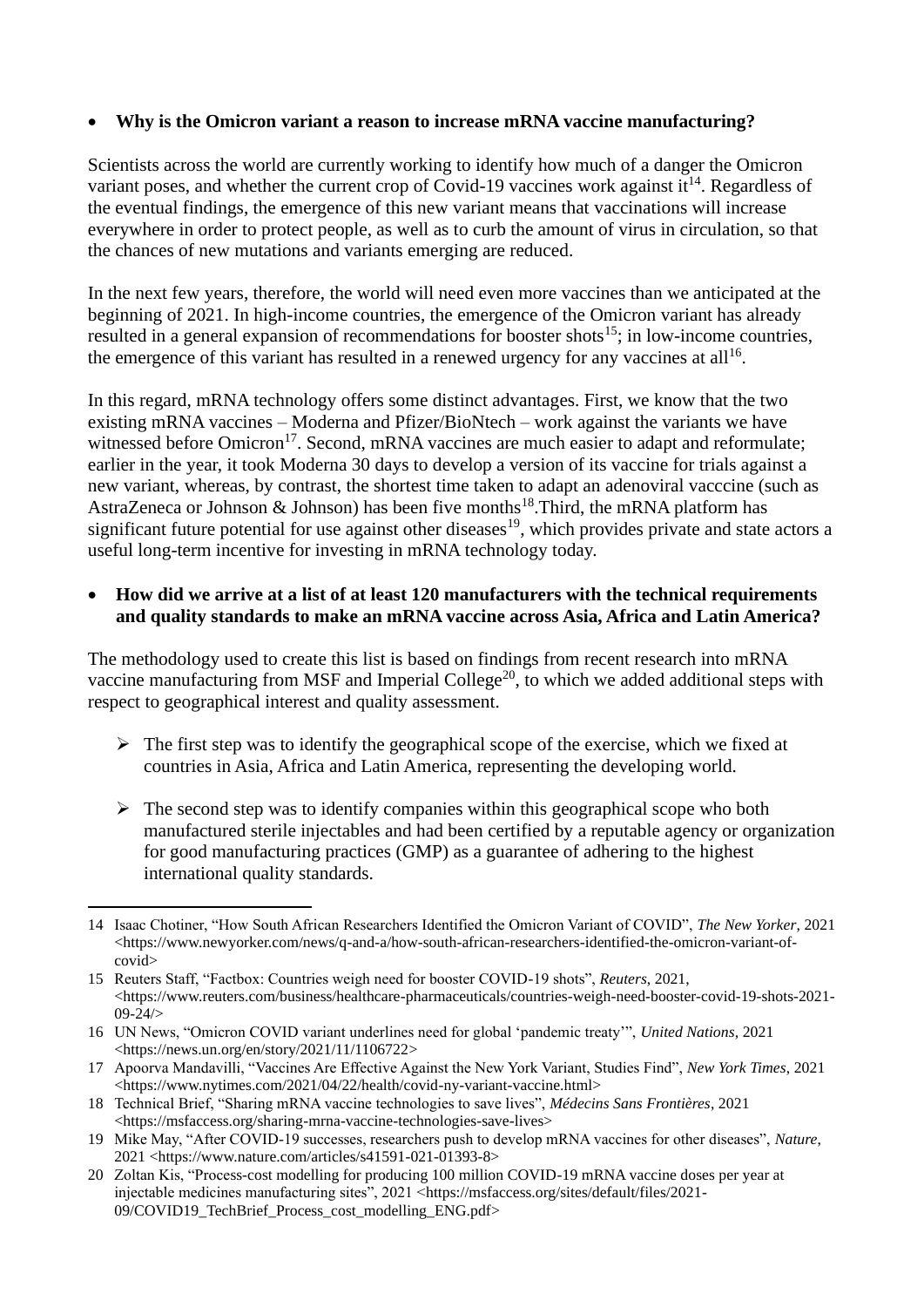- In the first leg of this phase, we consulted the largest identifiable source of the crosssectional data we were looking for (sterile injectables + certified quality) which was the European Medicines Agency's EudraGMDP database<sup>21</sup>, where we found companies who had passed inspection of their facilities for export of a sterile pharmaceutical product to the European Union. This gave us the bulk (82%) of the companies on our list.
- In the second leg of this phase, we consulted the WHO's Pre-Qualification project for vaccines<sup>22</sup>, as well as for biotherapeutics<sup>23</sup>, from which we added companies on the basis of WHO approval, which is a similar standard to the EU. (All vaccines and biotherapeutics are sterile injectables, whereas the reverse is not true). The WHO search gave us 15% of the companies on our list.
- In the third leg of this phase, we searched for anecdotal instances of US Food and Drug Administration approval of sterile injectables for export to the US, which involves GMP assessment of a similar standard to the EU and WHO. The US FDA database does not list records in the detail we require (it does not distinguish between approvals for pharmaceuticals in general and sterile injectables) and as a result, we relied on a selected list of companies who self-reported US FDA approvals, which we verified with media reports. This gave us the remainder (3%) of the companies on our list.
- $\triangleright$  Once a draft was drawn up, we accounted for multiple facility listings of the same company, as well as mergers and acquisitions, to the extent possible  $24$ . Companies with multiple qualified facilities have been summarized under one listing, and in other cases, companies wholly or partially acquired by others are listed separately, unless fully merged.
- $\triangleright$  We let a small number of subsidiaries of Western pharmaceutical companies stay on our list since they qualify under the criteria here, even though they do not have the same flexibility or independence to venture into mRNA technology as their more locally-owned counterparts. (A total of 8 companies<sup>25</sup> in all, or  $\frac{6}{9}$  of the total, belong to this category; 3 in India and 5 in China).

# • **A sample analysis of mRNA manufacturing potential across selected manufacturers**

In addition to identifying 120 companies with the technical requirements and quality standards to make mRNA vaccines, we spoke to a sample of these companies across Asia and Africa to understand their ability in more detail. The questions we asked of them, which they answered in the affirmative, were details of mRNA production, such as whether they had evaluated what they would need in terms of human resources and equipment, whether they had enough specialized space within their facilities or could build it quickly, and if they had access to the finances required to invest in the process.

Among the companies we spoke to are Sothema, Biocon and Beximco Pharma.

<sup>21</sup> EudraGMP Inspections Search[, http://eudragmdp.ema.europa.eu/inspections/gmpc/searchGMPCompliance.do](http://eudragmdp.ema.europa.eu/inspections/gmpc/searchGMPCompliance.do)

<sup>22</sup> WHO, Pre-Qualified Vaccines, *World Health Organization* [<https://extranet.who.int/pqweb/vaccines/prequalified](https://extranet.who.int/pqweb/vaccines/prequalified-vaccines)[vaccines>](https://extranet.who.int/pqweb/vaccines/prequalified-vaccines)

<sup>23</sup> WHO, Pre-Qualified Biotherapeutics, *World Health Organization* [<https://extranet.who.int/pqweb/medicines/prequalified-lists/finished-pharmaceutical-products>](https://extranet.who.int/pqweb/medicines/prequalified-lists/finished-pharmaceutical-products)

<sup>24</sup> The raw data, including a full list of facilities with the requisite quality assessments (which is a more comprehensive account than the list of companies) is available on request from the authors.

<sup>25</sup> In India: Abbot, Sandoz & Sanofi. In China: Baxter, GE Healthcare, Novo Nordisk, Pfizer & Roche.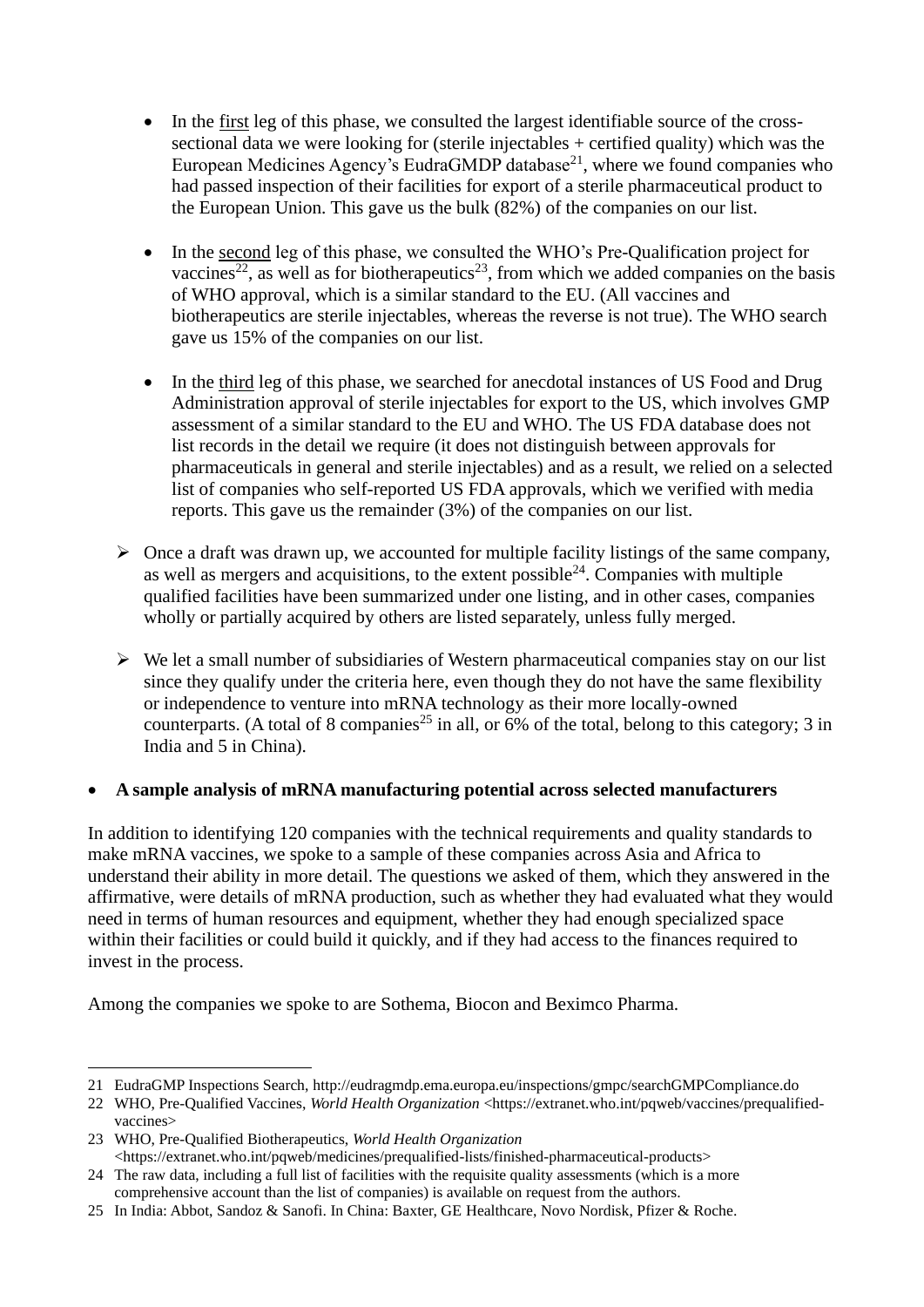A brief profile of each of these companies follows.

**Sothema** is a publicly-listed Moroccan pharmaceutical corporation in operation since 1976<sup>26</sup>. The company's annual turnover in 2019 was US\$177 million. Its subsidiaries include West Afric Pharma (WAPH) in Dakar, Senegal. Sothema has traditionally made small molecules, or chemistry-based pharmaceuticals. Beginning in 2021, during the pandemic, it ventured into "fill and finish" operations for Sinopharm's Covid-19 vaccine. In addition, the company has a 11,000 square-meter dedicated facility for sterile operations, to produce sterile injectables. It employs in the region of 10,000 people, spread across multiple production facilities. Sothema was assessed as having EUcompliant standards of GMP for the manufacture of sterile products in 2010 and 2013 (Inspecting authority: France) and in 2019 (Inspecting authority: Netherlands).

**Biocon** is a publicly-listed Indian bio-pharmaceutical manufacturer, founded in 1978<sup>27</sup>. In the financial year ending in March 2021, the company reported annual revenue of US\$974 million. Among its subsidiaries is Syngene, a contract research-and-development organization. The company's revenue stream primarily comes from biologic drugs, generic bio-pharmaceuticals and research services, with 81% coming in from exports and 29% from the Indian market. It employs over 13,500 people across multiple facilities. Biocon was assessed as having EU-compliant standards of GMP for the manufacture of sterile products at a facility in India in 2018 (Inspecting authority: France) and in 2020 (Inspecting authority: Ireland), as well as at a facility in Malaysia in 2019 (Inspecting authority: Ireland). The company was assessed as having WHO-compliant standards of GMP for the manufacture of an oncology biologic drug (Trastuzumab) in 2021. Additionally, the company was assessed as having United States FDA-compliant standards of GMP for the manufacture of sterile pharmaceutical products in 2017 (for Trastuzumab), in 2018 (for Pegfilgrastim) and in 2020 (for Insulin Glargine).

**Beximco Pharma** is a publicly-listed pharmaceutical company in Bangladesh that was founded in 1980<sup>28</sup>. In the financial year ending in 2020, the company reported annual revenue of US\$345 million. Beximco has traditionally made chemistry-based small molecules, in addition to other pharmaceutical products, and is now actively exploring expansion into mRNA technology both for vaccines in the pandemic, as well as for other uses, such as oncology, in the future. The company employs in the region of 4500 people, across two plants, including its main 23-acre campus with multiple self-contained production facilities. Beximco was assessed as having EU-compliant standards of GMP for the manufacture of sterile products in 2012 and 2015 (Inspecting authority: Austria), as well as in 2019 (Inspecting authority: Germany).

<sup>26</sup> Sothema[, https://sothema.com/web/](https://sothema.com/web/)

<sup>27</sup> Biocon[, https://www.biocon.com/](https://www.biocon.com/)

<sup>28</sup> Beximco Pharma,<https://beximcopharma.com/>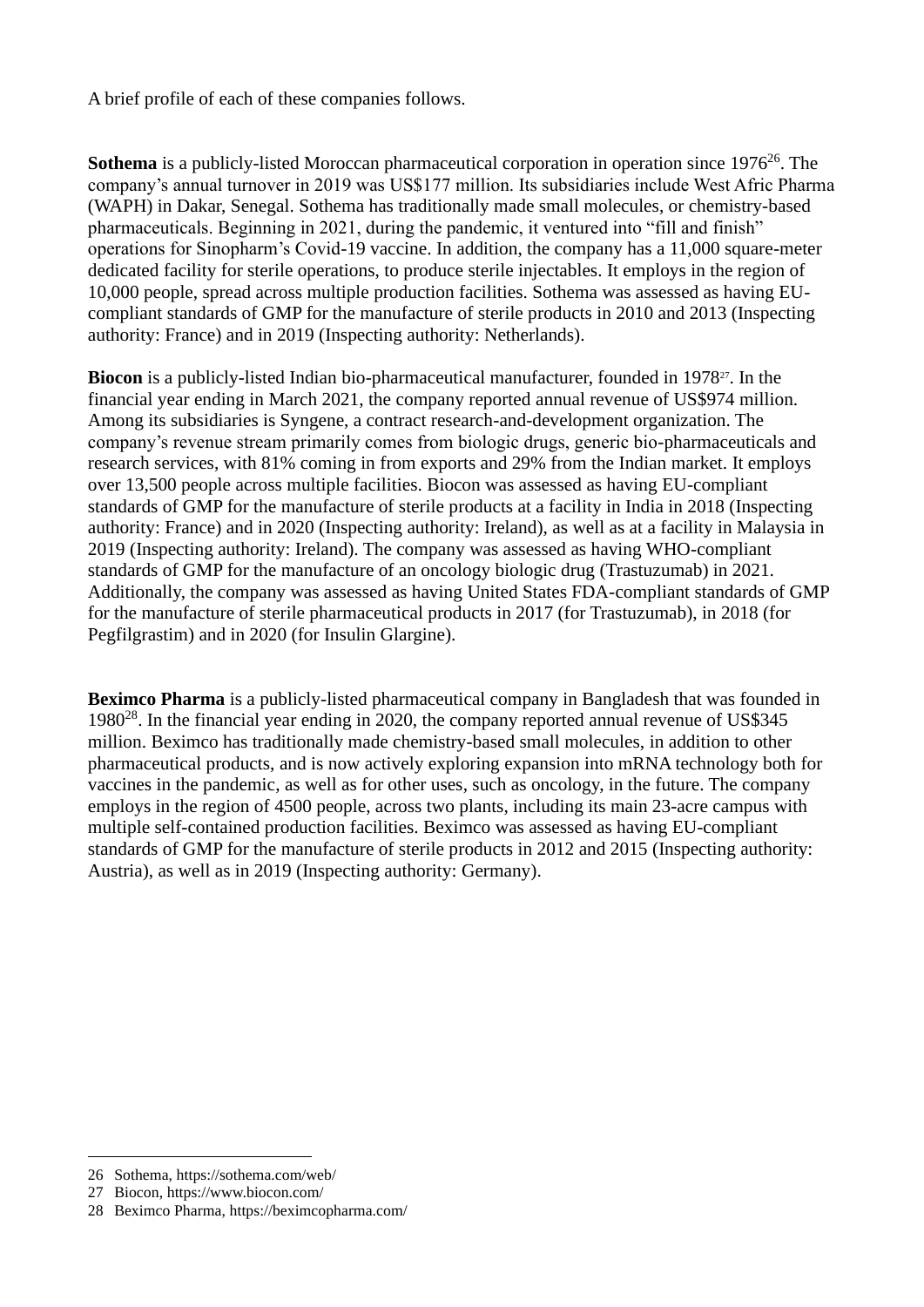**Pharmaceutical manufacturers across Asia, Africa and Latin America with the technical requirements and quality standards to manufacture mRNA vaccines**  (in alphabetical order, by country)

**ASIA**

| <sup>1</sup> Abbott Healthcare                         | India |
|--------------------------------------------------------|-------|
| <sup>2</sup> Accure Labs                               | India |
| <sup>3</sup> Ahlcon Parenterals                        | India |
| <sup>4</sup> Aspiro Pharma                             | India |
| <sup>5</sup> Astral SteriTech**                        | India |
| <sup>6</sup> Aurobindo Pharma                          | India |
| <sup>7</sup> Bharat Biotech International              | India |
| <sup>8</sup> Biocon                                    | India |
| <sup>9</sup> Biological E                              | India |
| 10 Brooks Laboratories                                 | India |
| <sup>11</sup> Cadila Healthcare (Zydus Cadila)*        | India |
| 12 Cadila Pharmaceuticals                              | India |
| <sup>13</sup> Caplin Point Laboratories                | India |
| 14 Cipla                                               | India |
| 15 Dr Reddy's Laboratories                             | India |
| 16 Emcure Pharmaceuticals                              | India |
| 17 Eugia Pharma Specialities Limited                   | India |
| 18 Gland Pharma                                        | India |
| <sup>19</sup> Gufic Lifesciences                       | India |
| <sup>20</sup> Haffkine Bio Pharmaceutical Corporation* | India |
| 21 Hetero Labs                                         | India |
| <sup>22</sup> Immacule Life Sciences**                 | India |
| 23 Indoco Remedies                                     | India |
| 24 Intas Pharmaceuticals                               | India |
| 25 Jodas Expoim                                        | India |
| 26 Lupin                                               | India |
| 27 Maiva Pharmatech                                    | India |
| <sup>28</sup> Mediorals Laboratories                   | India |
| 29 MSN Laboratories                                    | India |
| 30 Mylan Laboratories                                  | India |
| 31 Naprod Life Sciences                                | India |
| 32 Nectar Lifesciences                                 | India |
| 33 Orchid Pharma                                       | India |
| 34 Panacea Biotech <sup>*</sup>                        | India |
| 35 Reliance Life Sciences                              | India |
| 36 Revacure Lifesciences                               | India |
| 37 Sakar Healthcare                                    | India |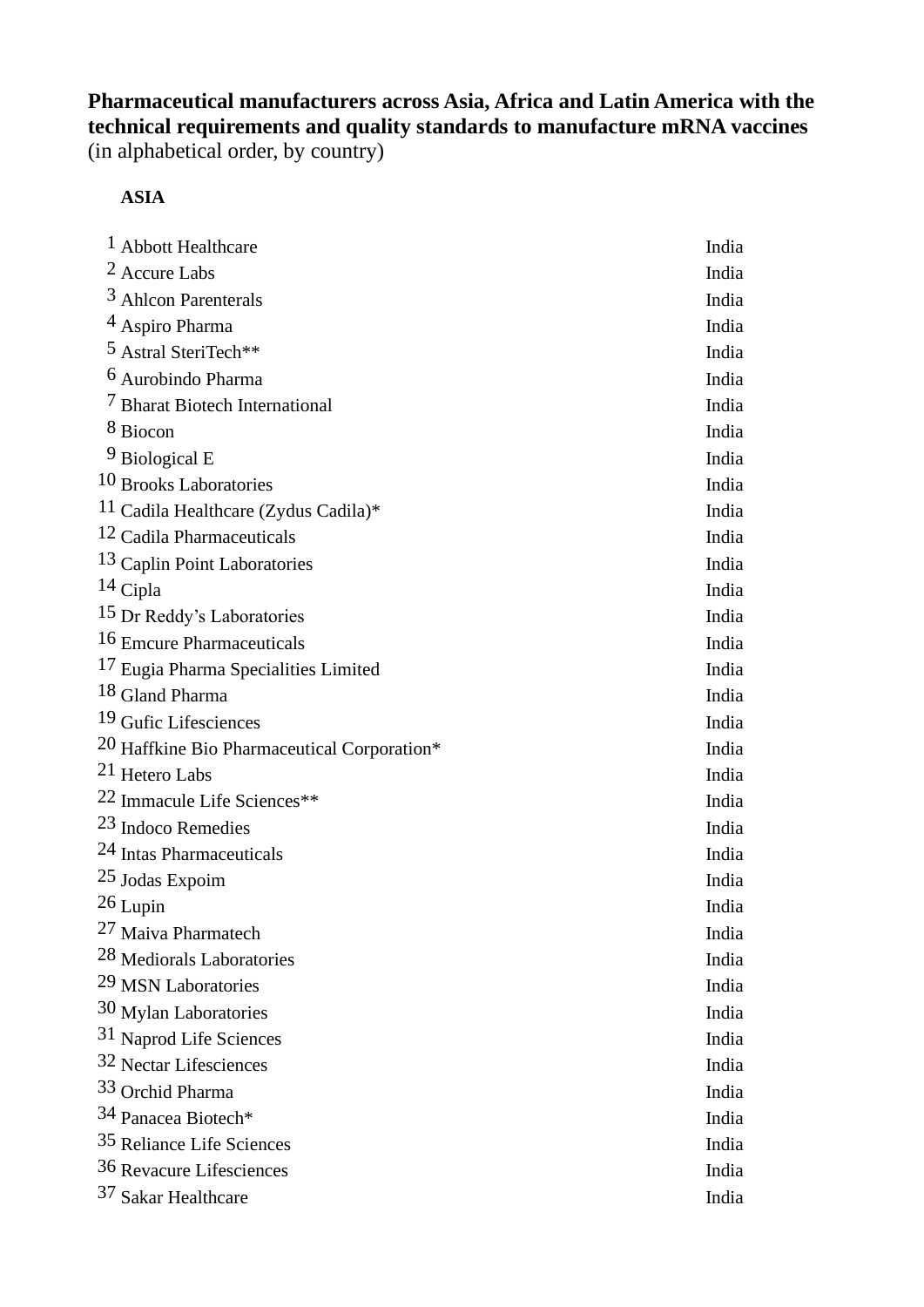| 38 Samrudh Pharmaceuticals                               | India |
|----------------------------------------------------------|-------|
| $39$ Sandoz                                              | India |
| 40 Sanofi Healthcare India*                              | India |
| 41 Sanzyme                                               | India |
| 42 Sentiss Pharma                                        | India |
| 43 Serum Institute of India                              | India |
| 44 Shilpa Medicare                                       | India |
| 45 Sovereign Pharma                                      | India |
| 46 SP Accure Labs                                        | India |
| <sup>47</sup> Steril-Gene Life Sciences                  | India |
| 48 Strides Pharma Science                                | India |
| 49 Sun Pharmaceutical Industries                         | India |
| 50 Swiss Parenterals                                     | India |
| 51 USV Private Limited                                   | India |
| 52 Venus Remedies                                        | India |
| 53 Wintac                                                | India |
| 54 Wockhardt**                                           | India |
| 55 Zeiss Pharma                                          | India |
| 56 Baxter Healthcare                                     | China |
| 57 Beijing Institute of Biological Products*             | China |
| 58 Beijing Sciecure Pharmaceutical Company               | China |
| 59 Chengdu Institute of Biological Products*             | China |
| 60 Chia Tai-Tianqing Pharmaceutical Group                | China |
| 61 Fresenius Kabi Pharmaceutical Company                 | China |
| 62 GE Healthcare                                         | China |
| 63 Hainan Poly Pharm                                     | China |
| 64 Hainan Shuangcheng Pharmaceuticals                    | China |
| 65 Hebei Dawn Pharmaceutical Co., Ltd.                   | China |
| 66 Hebei Huari Pharmaceuticals                           | China |
| 67 Hualan Biological Bacterin*                           | China |
| 68 Hybio Pharmaceutical Company                          | China |
| 69 Jiangsu Hansoh Pharmaceutical Group                   | China |
| 70 Jiangsu Hengrui Medicine                              | China |
| 71 Lilly Suzhou Pharmaceutical Company                   | China |
| 72 Linyi Dongcheng Dongyuan Biological Engineering       | China |
| 73 Nanjing Kin-friend Biochemical Pharmaceutical Company | China |
| 74 NCPC Hebei Huamin Pharmaceutical Company              | China |
| 75 Novo Nordisk                                          | China |
| 76 Pfizer                                                | China |
| 77 Qilu Pharmaceutical Company                           | China |
| 78 Shandong Anxin                                        | China |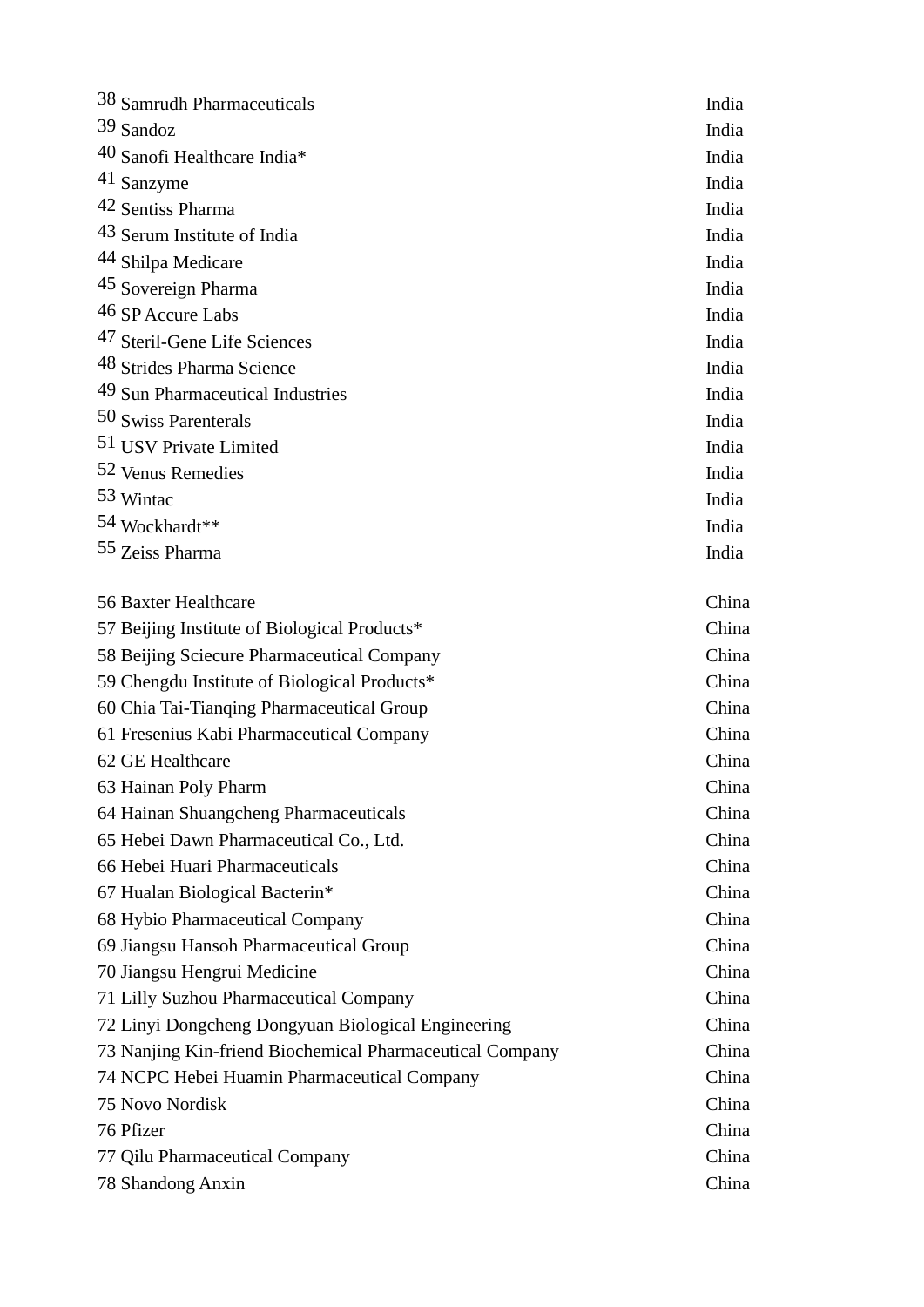| 79 Shanghai Henlius Biopharmaceutical Company     | China      |
|---------------------------------------------------|------------|
| 80 Roche                                          | China      |
| 81 Shenzhen China Resources Gosun Pharmaceuticals | China      |
| 82 Shenzhen Techdow Pharmaceutical Company        | China      |
| 83 Shenzhen Zhijun Pharmaceutical Company         | China      |
| 84 Sinopharm                                      | China      |
| 85 Sinovac Biotech*                               | China      |
| 86 Wanbang Biopharmaceuticals                     | China      |
| 87 WuXi Biologics                                 | China      |
| 88 Xiamen Innovax Biotech*                        | China      |
| 89 Zhuhai United Laboratories                     | China      |
| 90 Celltrion                                      | S. Korea   |
| 91 EuBiologics*                                   | S. Korea   |
| 92 Green Cross Corporation (GC Pharma)*           | S. Korea   |
| 93 Il-Yang Pharmaceuticals*                       | S. Korea   |
| 94 JW Life Science                                | S. Korea   |
| 95 LG Life Sciences                               | S. Korea   |
| 96 Samsung Biologics                              | S. Korea   |
| 97 SK Bioscience                                  | S. Korea   |
| 98 Taejoon Pharmaceutical Company                 | S. Korea   |
| 99 Imexpharm Corporation                          | Vietnam    |
| 100 Medochemie (Fast East)                        | Vietnam    |
| 101 Tenamyd Pharma                                | Vietnam    |
| 102 Pharmaniaga Lifescience                       | Malaysia   |
| 103 Xepa-Soul Pattinson                           | Malaysia   |
| 104 Beximco Pharmaceuticals                       | Bangladesh |
| 105 GPO-MBP*                                      | Thailand   |
| 106 PT Bio Farma*                                 | Indonesia  |
| <b>AFRICA</b>                                     |            |

| 107 Egyptian International Pharmaceutical Industries | Egypt   |
|------------------------------------------------------|---------|
| 108 EVA Pharma                                       | Egypt   |
| 109 Global Pharmaceutical Industries                 | Egypt   |
| 110 Laboratoires UNIMED                              | Tunisia |
| 111 Les Laboratoires MédiS                           | Tunisia |